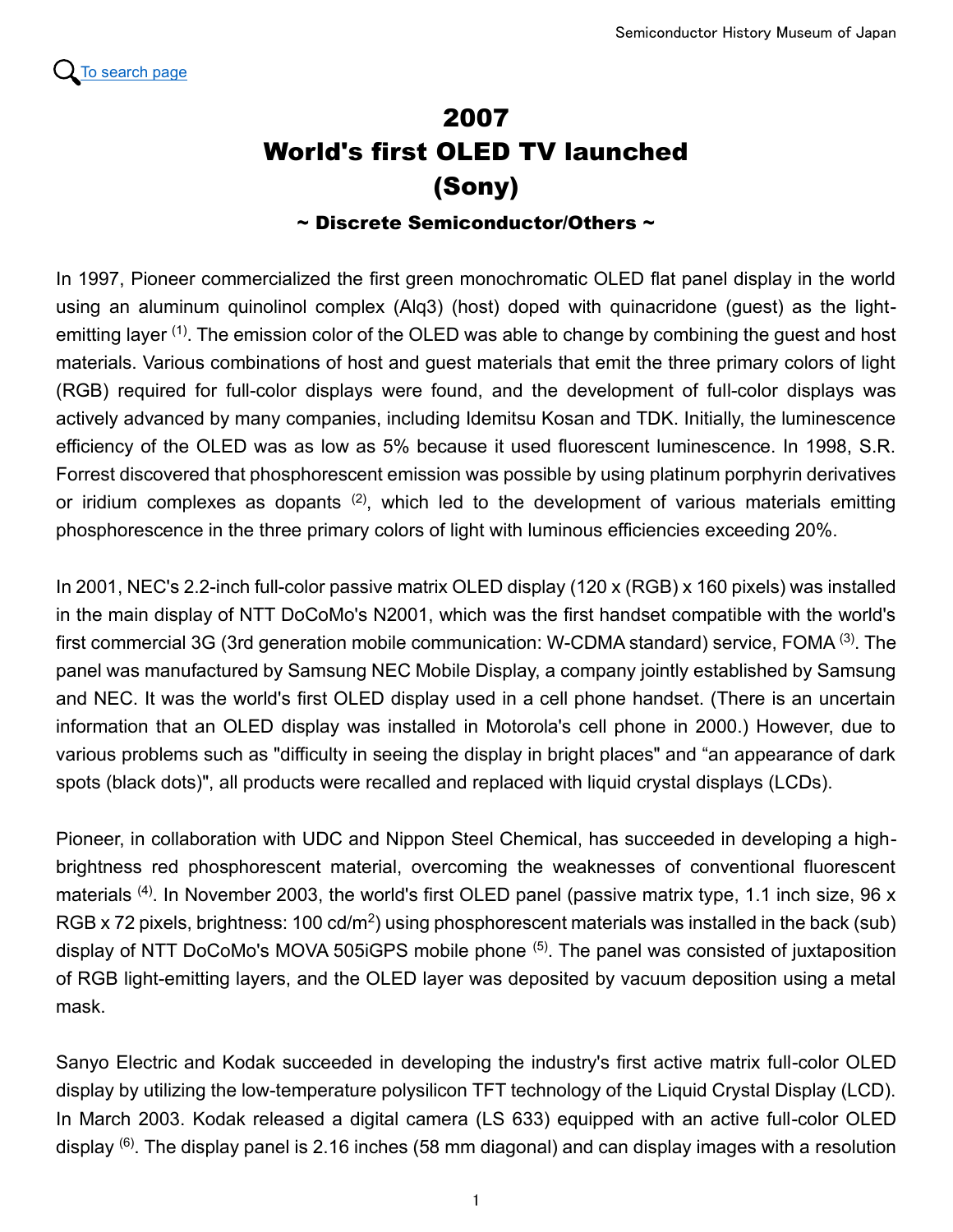of 521 x 219 pixels. The panel was manufactured by SK Display Corporation, which was jointly established by Sanyo Electric and Kodak.

Sony launched world's first OLED TV, "XEL-1" on December 1, 2007<sup>(7)</sup>.

The OLED display was an 11V-type (251 mm (w) x 141 mm (v), 287 mm diagonal) active matrix display capable of displaying QHD (960x540 pixels) resolution. The thickness of the display panel was extremely thin, only 3 mm at the thinnest point. The panel used a low-temperature poly-Si TFT substrate. The brightness deviation was reduced by installing a correction circuit to compensate for TFT characteristic variations in each pixel circuit. The panel adopted the top emission type as shown in Figure 1. It used a side by side RGB light-emitting layers for full-color display in which the three primary colors of light were emitted independently in parallel, and was manufactured by vacuum deposition using a metal mask. The micro-cavity structure utilizing the multiple reflection interference of light between the semi-transparent cathode and anode electrodes was adopted to improve light emission efficiency and color purity. The thickness of each organic layer was adjusted for each color to put out most brightly. Color filters were used to reduce the reflection of external light instead of the conventional circular deflector plate  $(8)$ . Sony called the unique combination of the top-emission type, the micro-cavity structure, and color filter the "Super Top Emission" structure, which achieved a high contrast image of 1 million to 1 with a peak brightness of 600  $\text{cd/m}^2$ .

The price was 200,000 yen, which was several times more expensive than other TVs of the same size.



Figure 1 Cross-sectional structure of "Top-Emission" OLED display